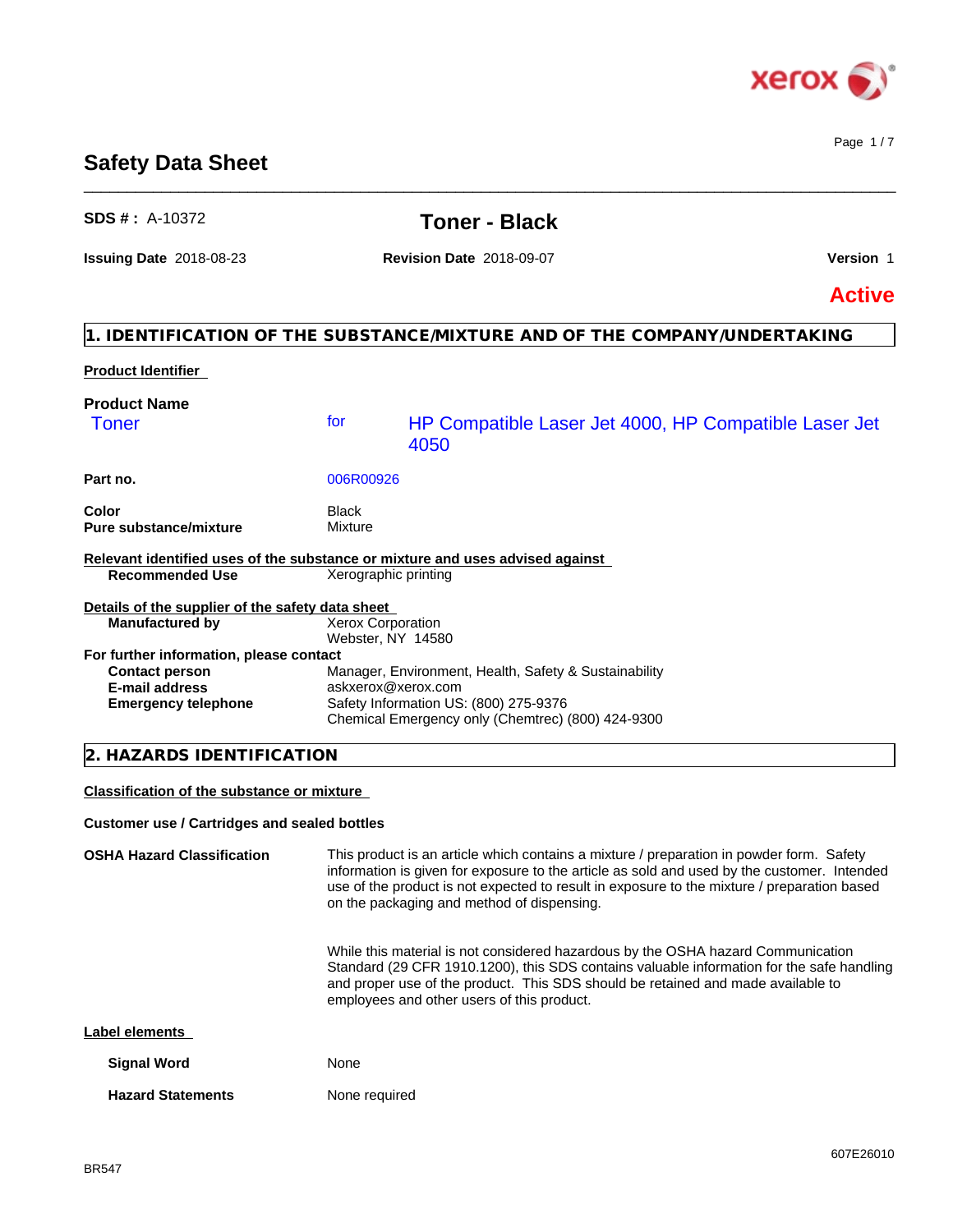

\_\_\_\_\_\_\_\_\_\_\_\_\_\_\_\_\_\_\_\_\_\_\_\_\_\_\_\_\_\_\_\_\_\_\_\_\_\_\_\_\_\_\_\_\_\_\_\_\_\_\_\_\_\_\_\_\_\_\_\_\_\_\_\_\_\_\_\_\_\_\_\_\_\_\_\_\_\_\_\_\_\_\_\_\_\_\_\_\_\_\_\_\_\_ **SDS # :** A-10372 **Toner - Black** Page 2 / 7

#### **Precautionary Statements** None required

#### **Other hazards**

Not a PBT according to REACH Annex XIII May form explosible dust-air mixture if dispersed

# **3. COMPOSITION/INFORMATION ON INGREDIENTS**

#### **Mixtures**

**May contain one or more of the following component CAS #'s:** Amorphous silica (Proprietary, 112945-52-5) Resin (Proprietary, 25036-19-5)

| <b>Chemical Name</b>       | <b>CAS No.</b> | Weight % | <b>Classification (Req.</b><br>1272/2008) | <b>Hazard Statements</b> |
|----------------------------|----------------|----------|-------------------------------------------|--------------------------|
| Styrene/acrylate copolymer | <b>VARIOUS</b> | 40-60    | $- -$                                     |                          |
| Iron oxide                 | 1317-61-9      | 25-60    | $\overline{\phantom{m}}$                  | --                       |
| Silica                     | <b>VARIOUS</b> |          | $\overline{\phantom{a}}$                  | $- -$                    |
| Wax                        | Proprietary    | 1-10     | $- -$                                     |                          |
| Metal Complex Dye          | 109125-51-1    | $0 - 3$  | Self-react. C                             | H <sub>242</sub>         |
|                            |                |          | Aquatic Acute 1                           | H400                     |
|                            |                |          | Aquatic Chr 1                             | H410                     |

"--" indicates no classification or hazard statements apply.

Full text of H- statements: see section 16

#### **4. FIRST AID MEASURES**

#### **Description of first-aid measures**

| <b>General advice</b><br>For external use only. When symptoms persist or in all cases of doubt seek medical advice. |                                                                                               |  |
|---------------------------------------------------------------------------------------------------------------------|-----------------------------------------------------------------------------------------------|--|
|                                                                                                                     | Show this material safety data sheet to the doctor in attendance.                             |  |
| Eye contact                                                                                                         | Immediately flush with plenty of water. After initial flushing, remove any contact lenses and |  |
|                                                                                                                     | continue flushing for at least 15 minutes                                                     |  |
| <b>Skin contact</b>                                                                                                 | Wash skin with soap and water                                                                 |  |
| <b>Inhalation</b>                                                                                                   | Move to fresh air                                                                             |  |
| Ingestion                                                                                                           | Rinse mouth with water and afterwards drink plenty of water or milk                           |  |
| Most important symptoms and effects, both acute and delayed                                                         |                                                                                               |  |
| <b>Acute toxicity</b>                                                                                               |                                                                                               |  |
| Eyes                                                                                                                | No known effect                                                                               |  |
| <b>Skin</b>                                                                                                         | No known effect                                                                               |  |
| <b>Inhalation</b>                                                                                                   | No known effect                                                                               |  |
| Ingestion                                                                                                           | No known effect                                                                               |  |
| <b>Chronic toxicity</b>                                                                                             | No known effects under normal use conditions                                                  |  |
| <b>Main symptoms</b>                                                                                                | Overexposure may cause:                                                                       |  |
|                                                                                                                     | mild respiratory irritation similar to nuisance dust.                                         |  |
| <b>Aggravated Medical Conditions</b>                                                                                | None under normal use conditions                                                              |  |
|                                                                                                                     | Indication of immediate medical attention and special treatment needed                        |  |
| <b>Protection of first-aiders</b>                                                                                   | No special protective equipment required                                                      |  |
| Notes to physician                                                                                                  | Treat symptomatically                                                                         |  |
| 5. FIRE-FIGHTING MEASURES                                                                                           |                                                                                               |  |
|                                                                                                                     |                                                                                               |  |

#### **Extinguishing media**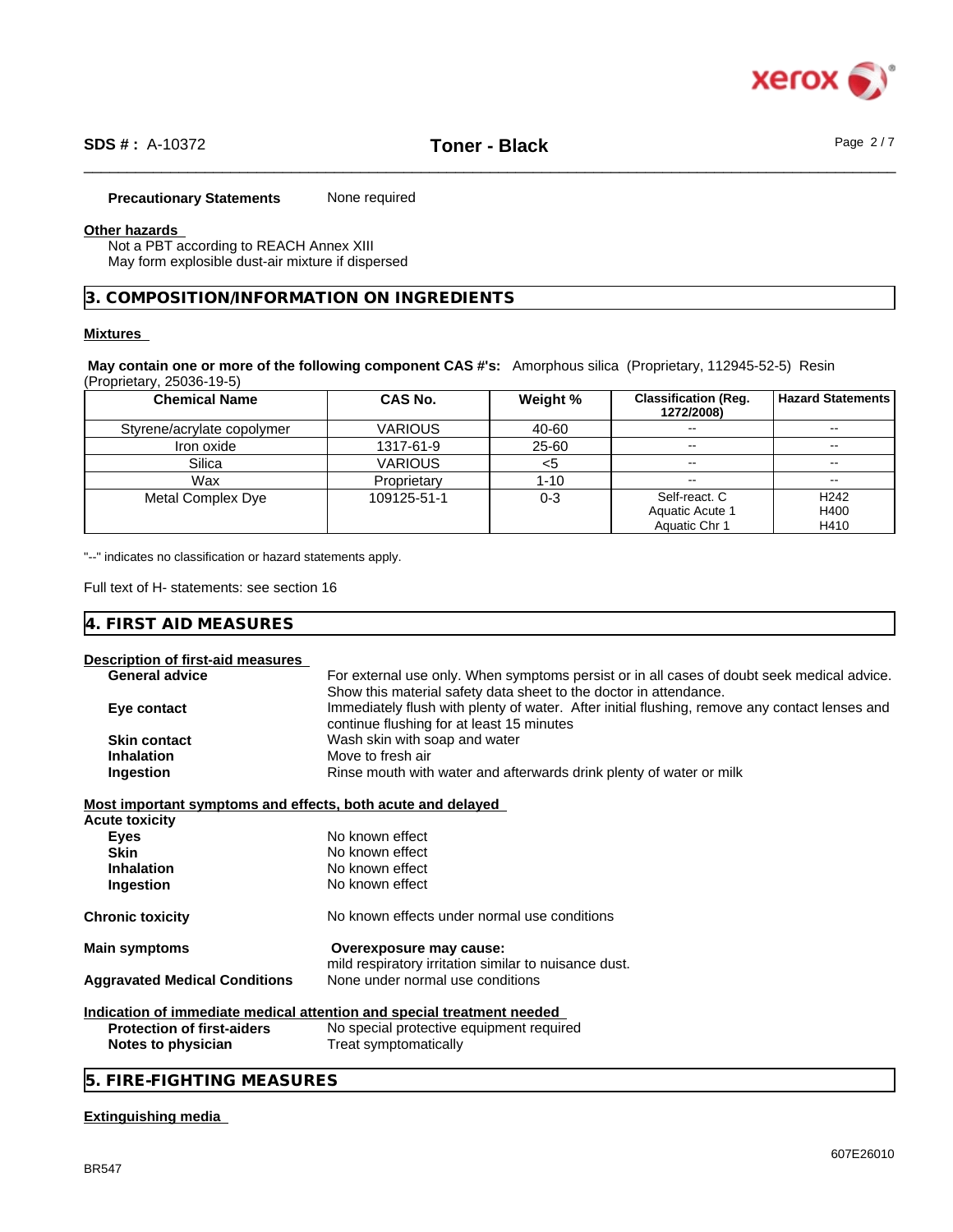

**Suitable extinguishing media** Use water spray or fog; do not use straight streams, Foam **Unsuitable extinguishing media** Do not use a solid water stream as it may scatterand spread fire

#### **Special hazards arising from the substance or mixture**

#### **Hazardous combustion products**

Hazardous decomposition products due to incomplete combustion, Carbon oxides, Nitrogen oxides (NOx)

Fine dust dispersed in air, in sufficient concentrations, and in the presence of an ignition source is a potential dust explosion hazard

#### **Advice for fire-fighters**

In the event of fire and/or explosion do not breathe fumes. Wear fire/flame resistant/retardant clothing. Use self-contained pressure-demand breathing apparatus if needed to prevent exposure to smoke or airborne toxins. Wear self-contained breathing apparatus and protective suit

#### **Other information**

| <b>Flammability</b> | Not flammable. Will not readily ignite. |
|---------------------|-----------------------------------------|
| Flash point         | Not applicable                          |

#### **6. ACCIDENTAL RELEASE MEASURES**

**Personal precautions, protective equipment and emergency procedures**

Avoid breathing dust

#### **Environmental precautions**

No special environmental precautions required

#### **Methods and material for containment and cleaning up**

**Methods for containment** Prevent dust cloud

**Methods for cleaning up** Use a vacuum cleaner to remove excess, then wash with COLD water. Hot water fuses the toner making it difficult to remove.

#### **Reference to other sections**

The environmental impact of this product has not been fully investigated However, this preparation is not expected to present significant adverse environmental effects.

#### **7. HANDLING AND STORAGE**

#### **Precautions for safe handling**

**Advice on safe handling** Handle in accordance with good industrial hygiene and safety practice, Avoid dust accumulation in enclosed space, Prevent dust cloud

**Hygiene measures** None under normal use conditions

#### **Conditions for safe storage, including any incompatibilities**

**Technical measures and storage** Keep container tightly closed in a dry and well-ventilated place, Store at room temperature **conditions**

**Incompatible products** None

#### **Specific end uses**

Xerographic printing

**8. EXPOSURE CONTROLS/PERSONAL PROTECTION**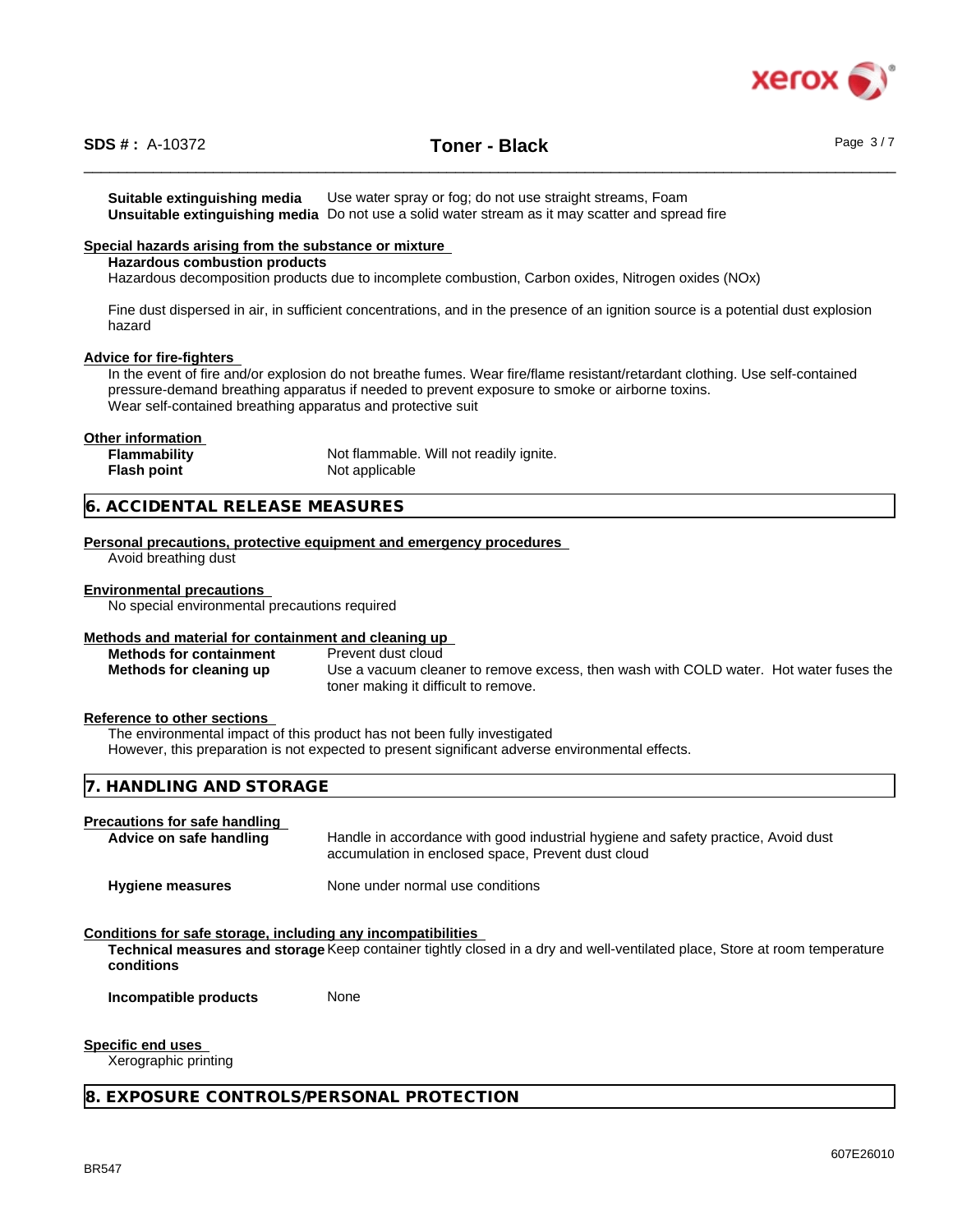

| <b>Control parameters</b><br><b>Exposure Limits</b><br><b>ACGIH TLV TWA</b> | 10 mg/m <sup>3</sup> (inhalable particles) |
|-----------------------------------------------------------------------------|--------------------------------------------|
| <b>ACGIH TLV TWA</b>                                                        | 3 mg/m <sup>3</sup> (respirable dust)      |
| <b>OSHA PEL TWA</b>                                                         | 15 mg/m <sup>3</sup> (total dust)          |
| <b>OSHA PEL TWA</b>                                                         | 5 mg/m <sup>3</sup> (respirable dust)      |
| <b>Xerox Exposure Limit</b>                                                 | 2.5 mg/m $3$ (total dust)                  |
| <b>Xerox Exposure Limit</b>                                                 | $0.4 \text{ mg/m}^3$ (respirable dust)     |

#### **Component Information**

| Chemical<br>- -<br>∣ Name      | <b>ACGIH</b><br>. | <b>OSHA PEL</b>                               |
|--------------------------------|-------------------|-----------------------------------------------|
| Metal<br>Complex<br><b>Dve</b> |                   | <br>ma/m <sup>3</sup><br>Ceiling<br>U.<br>. . |

|--|

**Engineering measures** None under normal use conditions

#### **Individual protection measures, such as personal protective equipment (PPE)**

| <b>Eye/Face protection</b>    | No special protective equipment required  |
|-------------------------------|-------------------------------------------|
| <b>Hand protection</b>        | No special protective equipment required  |
| Skin and body protection      | No special protective equipment required  |
| <b>Respiratory protection</b> | No special protective equipment required. |
| <b>Thermal hazards</b>        | None under normal processing              |

#### **Environmental Exposure Controls** Keep out of drains, sewers, ditches and waterways

#### **9. PHYSICAL AND CHEMICAL PROPERTIES**

#### **Information on basic physical and chemical properties**

| Appearance<br><b>Physical state</b><br>Color                                                                                                                                                                                               | Powder<br>Solid<br><b>Black</b>   |                                                                                                                                                                                               | Odor<br><b>Odor threshold</b><br>рH | Faint<br>Not applicable<br>Not applicable                                                    |
|--------------------------------------------------------------------------------------------------------------------------------------------------------------------------------------------------------------------------------------------|-----------------------------------|-----------------------------------------------------------------------------------------------------------------------------------------------------------------------------------------------|-------------------------------------|----------------------------------------------------------------------------------------------|
| <b>Flash point</b>                                                                                                                                                                                                                         |                                   | Not applicable                                                                                                                                                                                |                                     |                                                                                              |
| <b>Boiling point/range</b><br>Softening point                                                                                                                                                                                              |                                   | Not applicable<br>49 - 60 °C                                                                                                                                                                  | 120 - 140 °F                        |                                                                                              |
| <b>Evaporation rate</b><br><b>Flammability</b>                                                                                                                                                                                             | <b>Flammability Limits in Air</b> | Not applicable<br>Not flammable. Will not readily ignite.<br>Not applicable                                                                                                                   |                                     |                                                                                              |
| Vapor pressure<br>Vapor density<br><b>Specific gravity</b><br><b>Water solubility</b><br><b>Partition coefficient</b><br><b>Autoignition temperature</b><br><b>Viscosity</b><br><b>Explosive properties</b><br><b>Oxidizing properties</b> | <b>Decomposition temperature</b>  | Not applicable<br>Not applicable<br>~2<br>Negligible<br>Not applicable<br>Not applicable<br>Not determined<br>Not applicable<br>source is a potential dust explosion hazard<br>Not applicable |                                     | Fine dust dispersed in air, in sufficient concentrations, and in the presence of an ignition |
| <b>Other information</b>                                                                                                                                                                                                                   |                                   |                                                                                                                                                                                               |                                     |                                                                                              |

None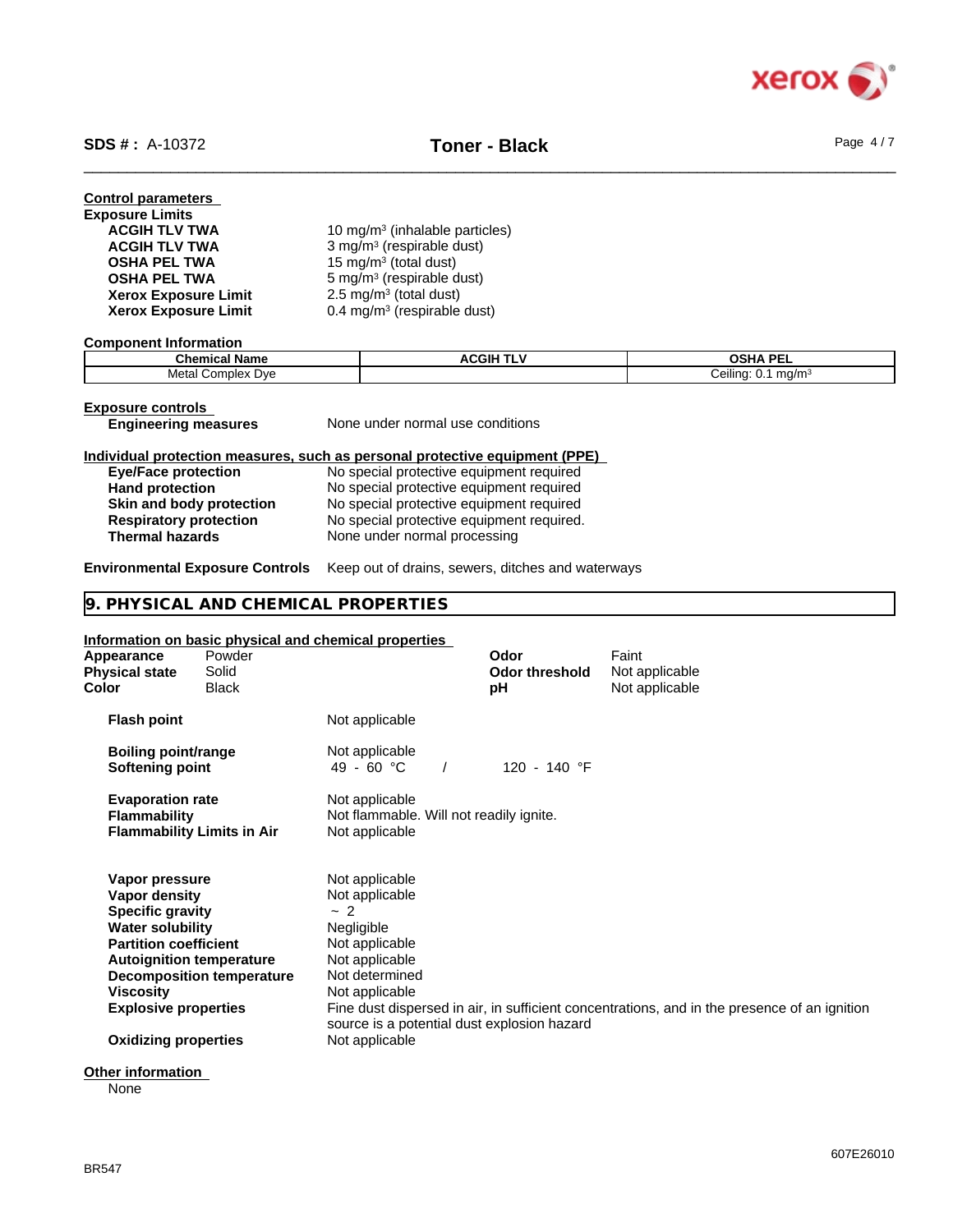

# \_\_\_\_\_\_\_\_\_\_\_\_\_\_\_\_\_\_\_\_\_\_\_\_\_\_\_\_\_\_\_\_\_\_\_\_\_\_\_\_\_\_\_\_\_\_\_\_\_\_\_\_\_\_\_\_\_\_\_\_\_\_\_\_\_\_\_\_\_\_\_\_\_\_\_\_\_\_\_\_\_\_\_\_\_\_\_\_\_\_\_\_\_\_ **SDS # :** A-10372 **Toner - Black** Page 5 / 7

#### **10. STABILITY AND REACTIVITY**

#### **Reactivity**

No dangerous reaction known under conditions of normal use

#### **Chemical stability**

Stable under normal conditions.

# **Possibility of hazardous reactions**

None under normal processing **Hazardous polymerization** Hazardous polymerization does not occur

#### **Conditions to avoid**

Prevent dust cloud, Fine dust dispersed in air, in sufficient concentrations, and in the presence of an ignition source is a potential dust explosion hazard

#### **Incompatible Materials**

None

#### **Hazardous decomposition products**

None under normal use

#### **11. TOXICOLOGICAL INFORMATION**

*The toxicity data noted below is based on the test results of similar reprographic materials.*

#### **Information on toxicological effects**

| <b>Acute toxicity</b>      |                                       |
|----------------------------|---------------------------------------|
| <b>Product Information</b> |                                       |
| <b>Irritation</b>          | No skin irritation, No eye irritation |
| Oral LD50                  | $> 5$ g/kg (rat)                      |
| Dermal LD50                | $> 5$ g/kg (rabbit)                   |
| <b>LC50 Inhalation</b>     | $> 5$ mg/L (rat, 4 hr)                |
|                            |                                       |

#### **Component Information**

| <b>Chemical Name</b>         | <b>LC50</b> Inhalation                        | <b>Dermal LD50</b>                                                        | Oral LD50         |  |  |
|------------------------------|-----------------------------------------------|---------------------------------------------------------------------------|-------------------|--|--|
| Iron oxide                   |                                               |                                                                           | 10000 mg/kg (Rat) |  |  |
|                              |                                               |                                                                           |                   |  |  |
| <b>Chronic toxicity</b>      |                                               |                                                                           |                   |  |  |
| <b>Sensitization</b>         | No sensitization responses were observed      |                                                                           |                   |  |  |
| <b>Neurological Effects</b>  |                                               | No information available                                                  |                   |  |  |
| <b>Target organ effects</b>  | None known                                    |                                                                           |                   |  |  |
| <b>CMR Effects</b>           |                                               |                                                                           |                   |  |  |
| <b>Mutagenic effects</b>     | Not mutagenic in AMES Test                    |                                                                           |                   |  |  |
| <b>Reproductive toxicity</b> |                                               | This product does not contain any known or suspected reproductive hazards |                   |  |  |
| Carcinogenicity              | Contains no ingredient listed as a carcinogen |                                                                           |                   |  |  |
| Other toxic effects          |                                               |                                                                           |                   |  |  |
| <b>Aspiration Hazard</b>     | Not applicable                                |                                                                           |                   |  |  |
| Other adverse effects        | None known                                    |                                                                           |                   |  |  |
|                              |                                               |                                                                           |                   |  |  |

## **12. ECOLOGICAL INFORMATION**

# **Toxicity**

 $\overline{On}$  available data, the mixture / preparation is not harmful to aquatic life

# **Persistence and degradability**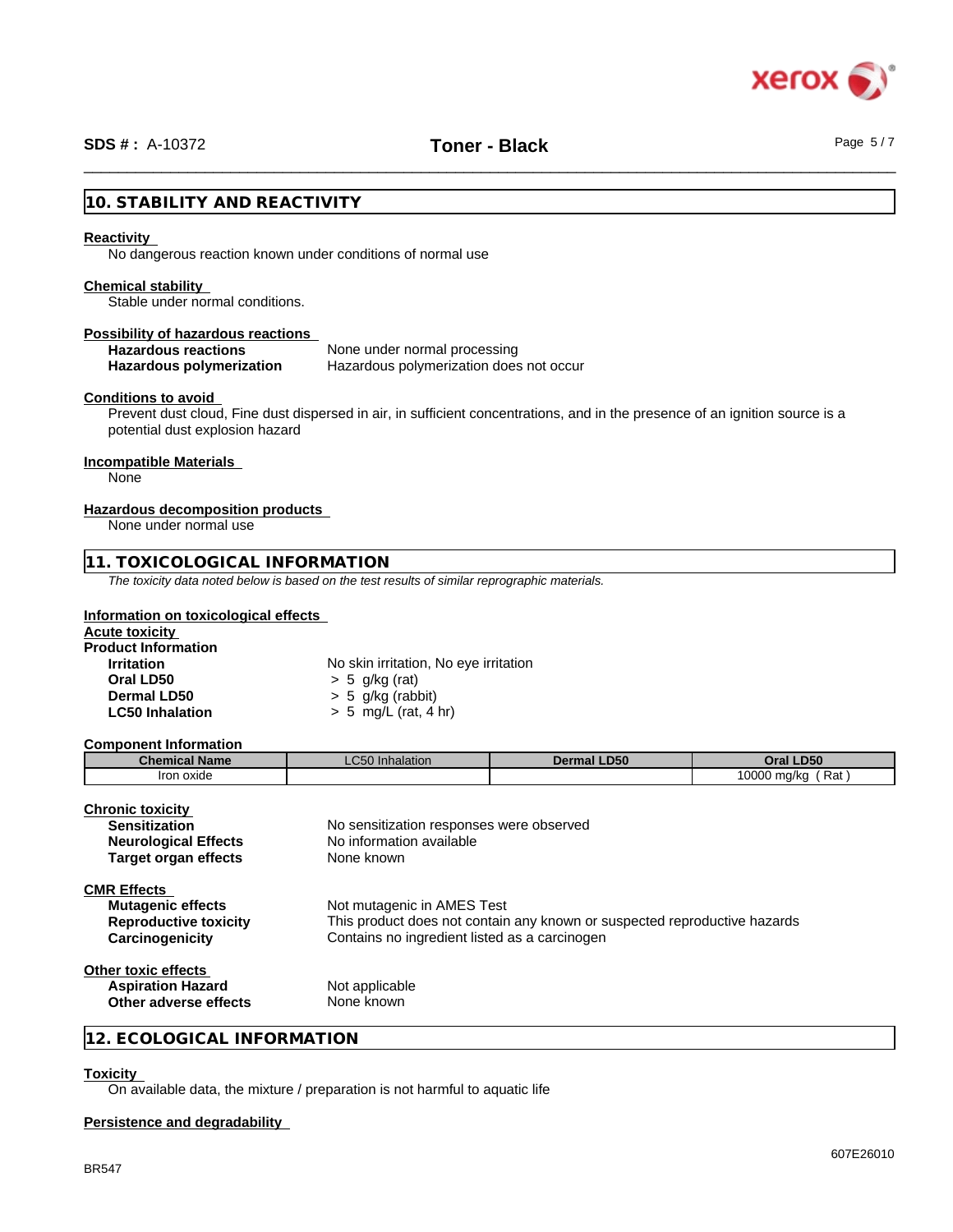

Not readily biodegradable

#### **Bioaccumulative potential**

Bioaccumulation is unlikely

#### **Mobility in soil**

Insoluble in water

#### **Other adverse effects**

The environmental impact of this product has not been fully investigated. However, this preparation is not expected to present significant adverse environmental effects.

| 13. DISPOSAL CONSIDERATIONS                              |                                                                                                                                                                             |
|----------------------------------------------------------|-----------------------------------------------------------------------------------------------------------------------------------------------------------------------------|
| Waste treatment methods<br><b>Waste Disposal Methods</b> | Can be landfilled or incinerated, when in compliance with local regulations<br>If incineration is to be carried out, care must be exercised to prevent dust clouds forming. |
| Contaminated packaging                                   | No special precautions are needed in handling this material                                                                                                                 |
| <b>Other information</b>                                 | Although toner is not an aquatic toxin, microplastics may be a physical hazard to aquatic life<br>and should not be allowed to enter drains, sewers, or waterways.          |

# **14. TRANSPORT INFORMATION**

This material is not subject to regulation as a hazardous material for shipping

# **15. REGULATORY INFORMATION**

#### **Safety, health and environmental regulations/legislation specific for the substance or mixture**

#### **OSHA Regulatory Status**

This product is an article which contains a mixture / preparation in powder form. Safety information is given for exposure to the article as sold and used by the customer. Intended use of the product is not expected to result in exposure to the mixture / preparation based on the packaging and method of dispensing.

#### **Canada**

This product has been classified in accordance with the hazard criteria of the Hazardous Products Regulations (HPR), **and the SDS contains all the information required by the HPR.**

#### **International Inventories**

| <b>TSCA</b>     | Complies |
|-----------------|----------|
| <b>DSL/NDSL</b> | Complies |

# **U.S. Federal Regulations**

#### **SARA 313**

Section 313 of Title III of the Superfund Amendments and Reauthorization Act of 1986 (SARA). This product does not contain any chemicals which are subject to the reporting requirements of the Act and Title 40 of the Code of Federal Regulations, Part 372 **Clean Water Act**

This product is not regulated as a pollutant pursuant to the Clean Water Act (40 CFR 122.21 and 40 CFR 122.42).

**Clean Air Act,Section 112 Hazardous Air Pollutants (HAPs) (see 40 CFR 61)**

This product is not regulated as a hazardous air pollutant (HAPS) under Section 112 of the Clean Air Act Amendments of 1990. **CERCLA**

This material, as supplied, does not contain any substances regulated as hazardous substances under the Comprehensive Environmental Response Compensation and Liability Act (CERCLA) (40 CFR 302) or the Superfund Amendments and